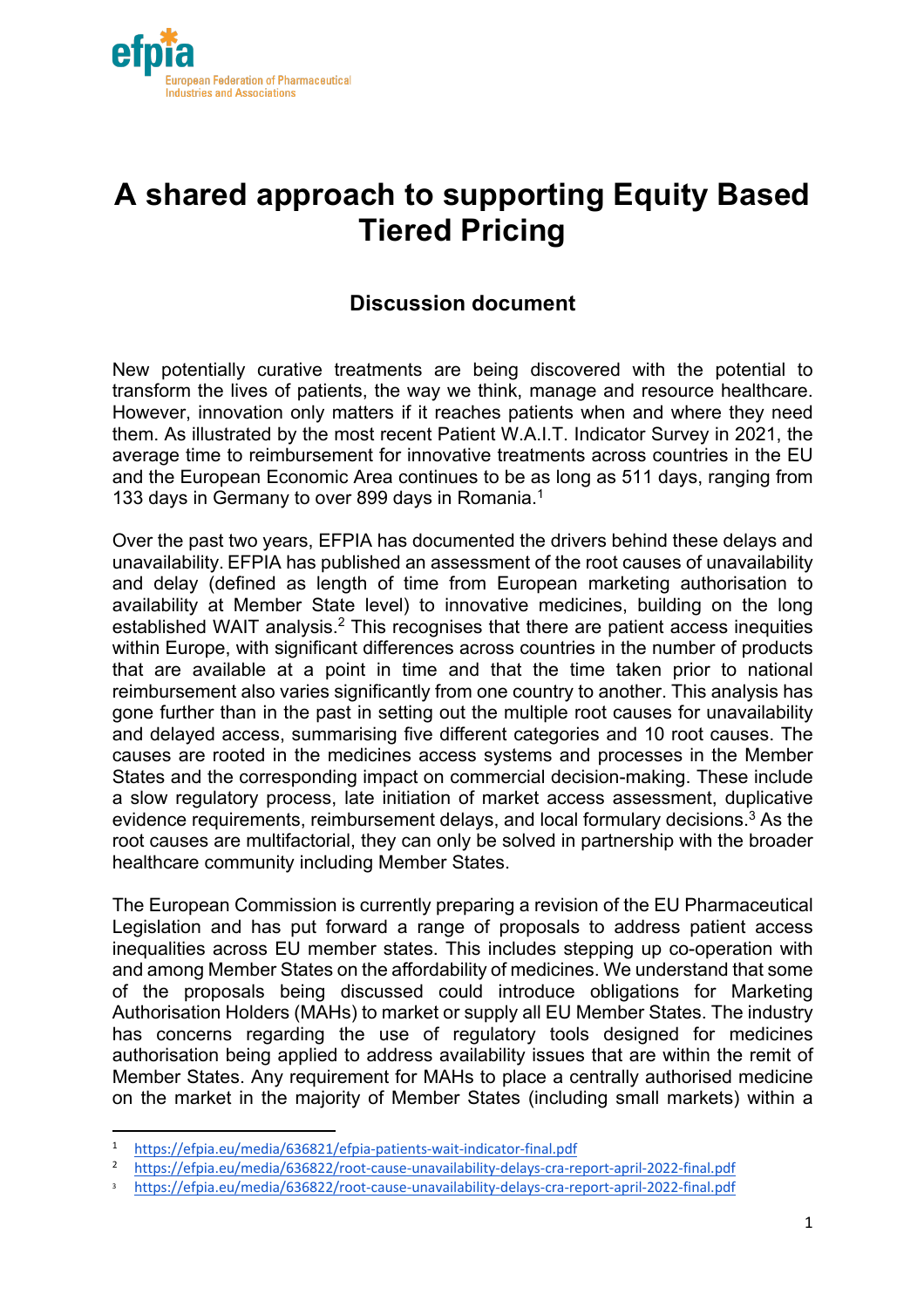

certain period from authorisation, or any provision allowing early entry of generics in the EU market if a centrally authorised medicine is not launched in all Member States within a given number of years of granting the marketing authorisation, could have the opposite effect on developing and commercialising innovation on several Member States' publicly funded markets, reducing patient access to innovation.

Improving patient access is a joint goal and requires collaboration and commitment from all stakeholders. In that context, EFPIA and its members are working on a series of concrete proposals to improve patient access to innovative medicines and reduce inequalities across Europe. These include:

- **A commitment from the industry to file pricing and reimbursement applications in all EU countries no later than 2 years after EU market authorisation.** This commitment reflects the joint ambition of industry and society to make innovation for unmet health needs available for patients and health systems across Europe as soon as possible.
- **The creation of a portal where marketing authorisation holders (MAH) can provide timely information regarding the timing and processing of pricing and reimbursement (P&R) applications in the various EU-27 countries**, including the reasons why there is a delay in the P&R decision or why the MAH has not filed in a particular market.
- **A conceptual framework for Equity Based Tiered Pricing (EBTP)**, to ensure that ability to pay across countries is considered in the prices of innovative medicines, anchored in a principle of solidarity between countries, to reduce unavailability of new medicines and access delays.
- **Novel payment and pricing models**, when used appropriately and tailored to the situation, can accelerate patient access, allowing payers to manage clinical uncertainty, budget impact and sustainability of the healthcare system, whilst providing sufficient incentives for innovation.4,5
- Contributing to achieving an **efficient system of European assessments of relative efficacy at time of launch** in the context of the implementation of the Health Technology Assessment (HTA) Regulation.

## **The definition of EBTP is grounded in value based pricing**

<sup>4</sup> https://efpia.eu/media/554543/novel-pricing-and-payment-models-new-solutions-to-improve-patientaccess-300630.pdf

<sup>5</sup> https://www.efpia.eu/media/602581/principles-on-the-transparency-of-evidencefrom-novel-pricing-andpayment-models.pdf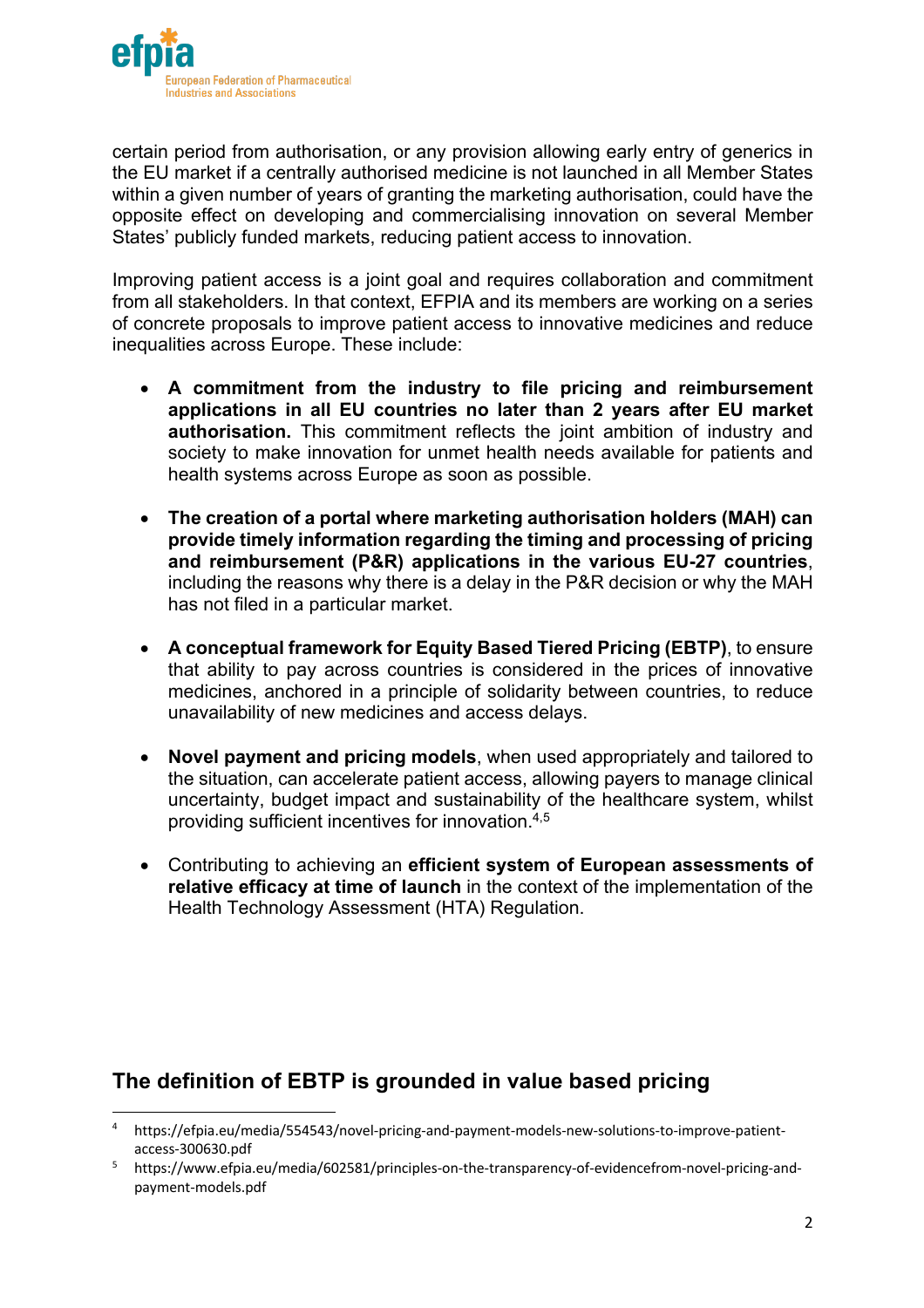

As a concept, differential or tiered pricing has been discussed many times over the recent past.<sup>6</sup> Although it has been used outside of Europe, particularly, it is associated with vaccines in low and middle-income countries, its use in Europe is still debated.<sup>7</sup> It has been advocated by European policymakers<sup>8</sup> and different forms of differential pricing have been investigated by the European Commission.9

*Building on Value Based Pricing (VBP), as the foundation for pricing innovative medicines (where the pricing medicines is based on the value they deliver to patients, healthcare systems and society), Equity Based Tiered Pricing (EBTP) is a framework for the pricing of medicines that takes into account a country's ability to pay with the objectives of improving patient access (defined broadly in terms of speed and availability) across Europe.*

EBTP is a framework for ensuring that prices reflect affordability, and should be seen as building on the foundation of value based pricing (which should also ensure prices reflect the wealth of the country). The pricing of medicines based on the value they deliver to society, including the benefits they deliver for patients, caregivers, health systems and wider society, is paramount, allowing different health systems to adopt different definitions of "value" and different approaches to linking the perceived value of a certain medicine to a specific price level when making reimbursement decisions.

There is a consensus in the industry, and with other stakeholders, however that the concept of EBTP could be beneficial to all stakeholders. There is also agreement that this requires solidarity between purchasers and should be seen as only part of the solution – it will not by itself solve the problem of patient access to innovative medicines across Europe and will need to continue to evolve. However, to date there has been little specificity as to how it would work in practice.

#### **EBTP – how it could work in practice**

The commitment of both Member States and industry is needed for EBTP to work in practice, and some of the current barriers to access and differential pricing need to also be addressed. This includes application of External Reference Pricing (ERP) principles and ensuring that non-extraterritoriality is observed. EFPIA members support an EBTP approach based on a concrete conceptual framework with the following characteristics:

• To promote faster and greater access, companies would voluntarily commit to applying EBTP principles to an innovative medicine, with corresponding

 $6$  The terminology used in the literature on tiered pricing varies. In some cases differential pricing and tiered pricing are used interchangeably meaning that different classes of buyers are charged different prices for the same product. In some cases differential pricing is used when it is at the companies discretion how prices vary based on ability to pay, whilst tiered is used when it is a prescribed approach.

 $7$  It has also been used as a basis for pricing COVID related therapeutics, which are seen as a form of pilot for its wider application.

<sup>8</sup> https://www.ispor.org/docs/default-source/presentations/903.pdf?sfvrsn=730e5cc0\_1

<sup>&</sup>lt;sup>9</sup> "Study on enhanced cross-country coordination in the area of pharmaceutical product pricing: Final Report" 2015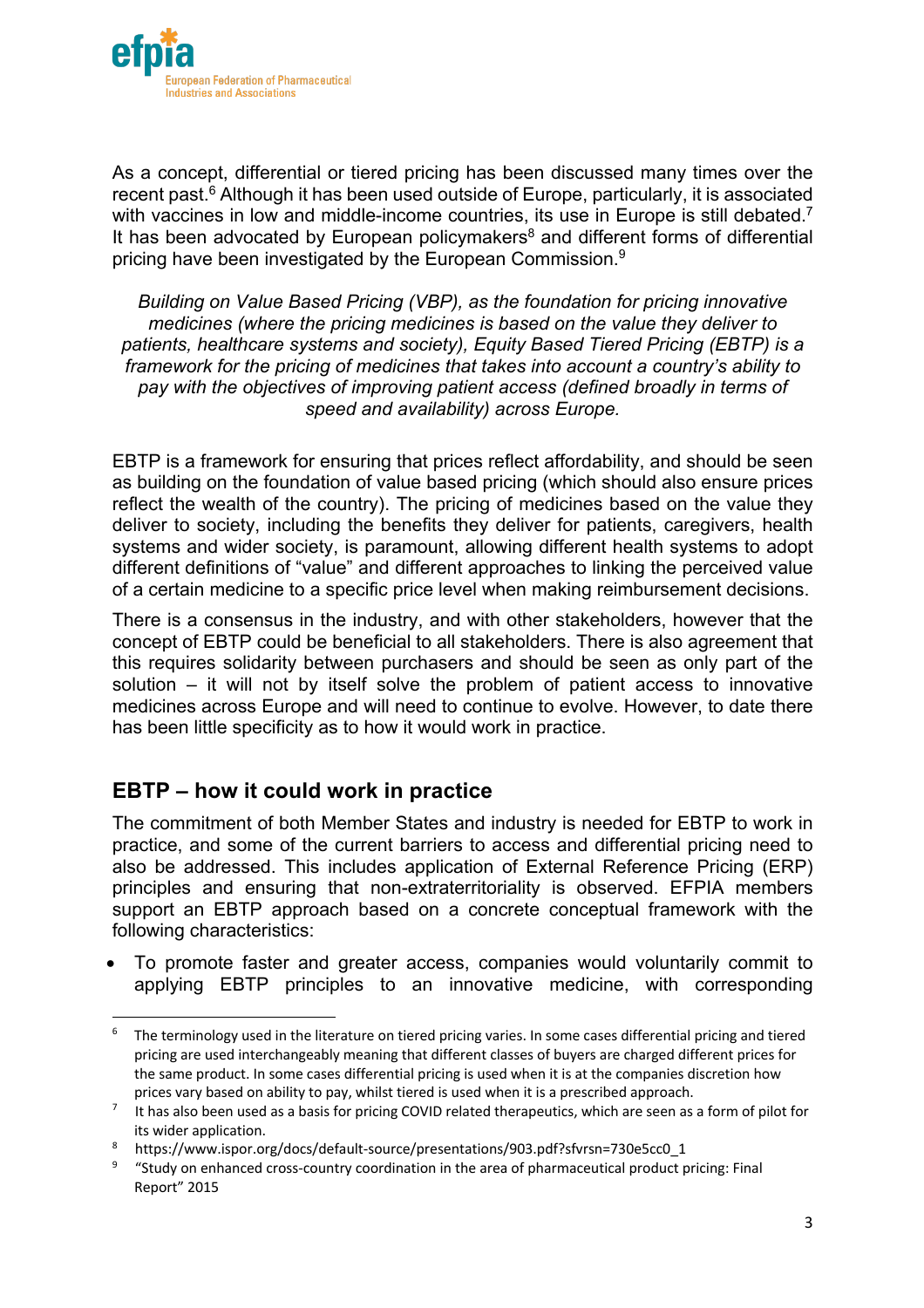

commitments from the Commission and member states to the removal of the key barriers to EBTP.

- This requires defining rules regarding the tiers and pricing rules when EBTP is applied, while leaving room for individual company pricing:
	- $\circ$  A simple form of tiering: We considered a range of different tiering structures. We concluded that a simple form – two tiers based on Gross National Income (GNI) per capita adjusted for purchasing power parity (PPP) – should be included in the framework. This simple model creates an upper and a lower tier with roughly equal number of Member States placed in each (see appendix). This tiering should ensure some stability over time ensuring countries don't arbitrarily move in and out of tiers but should be open to revision reflect changing fundamentals. Companies applying EBTP could apply company specific tiering systems, which could be more sophisticated including health spending for example, or additional tiers, but must remain consistent with the industry 2-tier approach.
	- o Pricing principles: There are arguments for price bands, but there was greater support for pricing principles, such as the prices in lower tier must be lower than the lowest price in the upper tier. This was sometimes described as a "best price" rule. This would ensure Member States in the lower tier pay less than Member States in the upper tier. The "best price" rule would be applied to a product's net price in the first indication at launch. The rationale being this is to improve access to innovation, rather than later in the product lifecycle. The advantage of the best price rule is that it is a clear, simple rule but it necessarily means EBTP will not be applicable to so many products.
- In order for prices to reflect value and be consistent with EBTP, companies can negotiate with individual countries in order for prices to reflect the value that medicines deliver in that market. The negotiation at member state level enables the final price to:
	- o Reflect the value that a product delivers (which may vary across countries) and reflect affordability issues. Given that countries make different choices on the use of medicines in different patient populations across the care pathway, this should be accounted for in the pricing of the medicine.
	- o Reflect the volume that will be used in the market. It is inevitable that markets with high volume will wish this to be taken into account in pricing.
	- o Reflect the evolution of data for the product as it develops, especially for orphan, ultra-orphan, end of life and potentially curative (i.e. ATMPs) medicines where it is not possible to develop a mature data set prior to broad availability of the product, but which may demonstrate more or indeed less value as the data matures. There should be the option of price adjustment to reflect increases in value that could not be initially demonstrated, but also the option to rebate where the value demonstrated is less than initially expected.
- EBTP sets a ceiling for the tier 2 prices, but the final price is dependent on company strategy and negotiations in the Member States. EBTP does not replace value assessment or value-based pricing.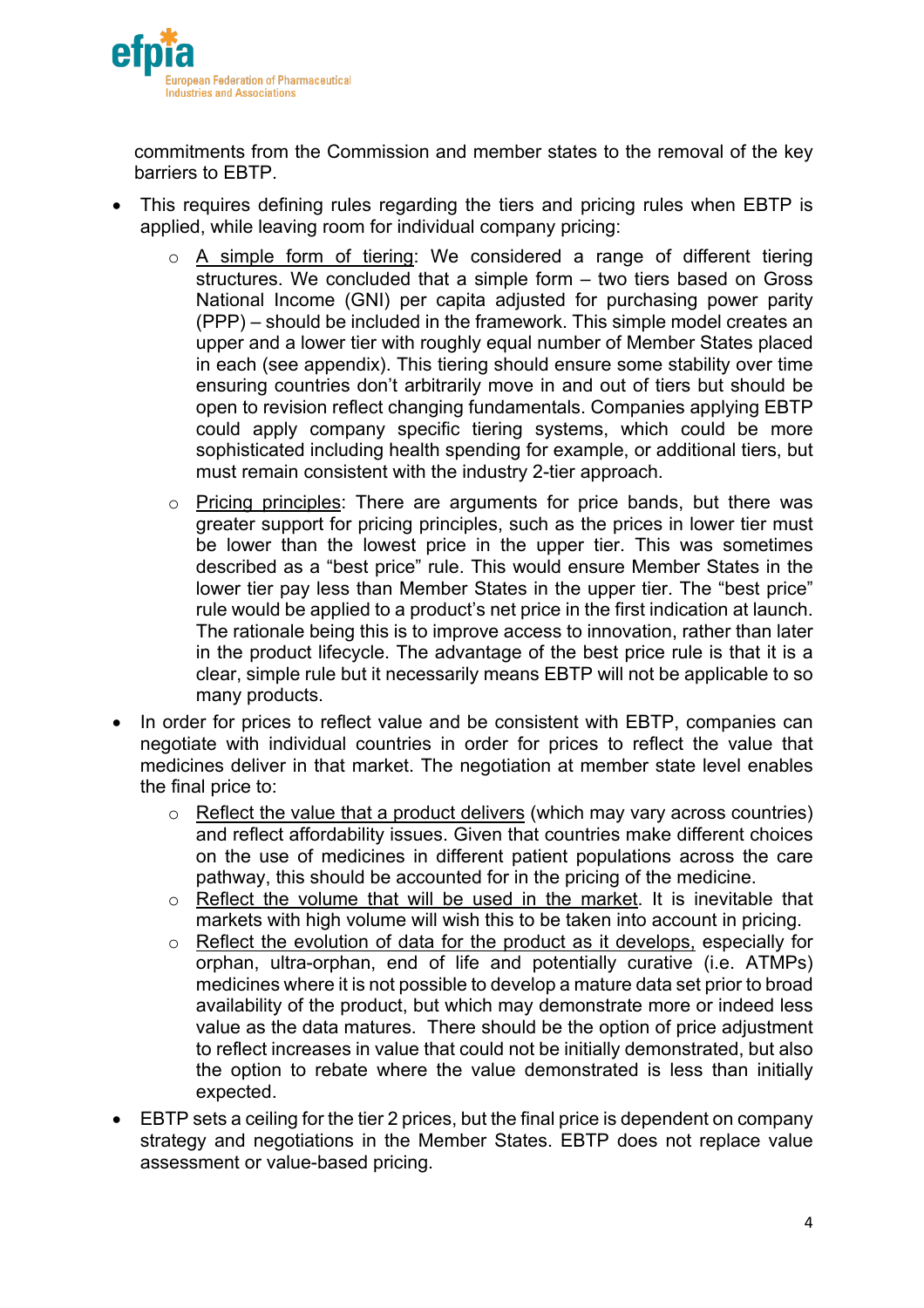

## **Confidentiality is a required policy to deliver patient access**

The resulting price must be commercially confidential. Companies would self-identify their "best price" from the upper tier and ensure that final prices in the lower tier countries are lower than this "best price." Member States would not have visibility over what net prices would be across Europe. Though the negative impact of transparency within Europe would be mitigated by changing the ERP systems of the Member States, confidentiality would still be necessary given the use of European prices in other parts of the world. EBTP should be workable in Europe because there is overarching infrastructure and governance framework (that can address ERP) and solidarity. This is not the case globally.

Given confidentiality of prices, there will inevitably be questions as to the *credibility* of EBTP. Given the need for price confidentiality, it will not be possible to publicly observe exactly how EBTP is working in practice. A process of verification will be required. The need for a verification system causes some concern to industry participants as this is commercially sensitive information. This is mitigated if it is an independent body (separate from industry, the European Commission and payers). The body would audit a sample of products to ensure compliance. Given applying EBTP would be voluntary, this would apply only to products where the company has committed to price them according to industry EBTP principles. This will need to respect confidentiality agreements agreed with negotiating partners and would apply for the first two years after marketing authorisation (consistent with the commitment to file). There will need to be some flexibility in its application to reflect unexpected changes in exchange rates for example. This may also need to be a transition period, with flexibility in the application of rules as barriers to EBTP are removed. There will also need to be verification of Member States compliance with the application of ERP principles and ensuring that non-extraterritoriality is observed. Verification should therefore be a symmetrical requirement.

#### **Demonstrate solidarity through the removal barriers to EBTP**

For EBTP to work in practice, there needs to be Member State commitment with protections required to overcome the barriers to differential pricing in Europe. These must be based on the principle of solidarity such that any lower price agreed in relatively less wealthy countries is not used as leverage to lower prices or otherwise reduce expenditure in high income countries. Solidarity would rule out the inclusion of less wealthy countries in the ERP systems of wealthier nations,<sup>10</sup> and would require mechanisms to ensure that medicines sold under an EBTP framework in less wealthy markets are not unfairly diverted to wealthier markets.

What is needed is an internal market solution that mirrors the solidarity enshrined in Regulation 953/2003 to avoid trade diversion into the EU of certain key medicines delivered to developing countries under a global tiered pricing system to tackle

<sup>&</sup>lt;sup>10</sup> Currently according to IQVIA analysis, there are 48 cases where a Tier 1 countries includes a much lower income Tier 2 country in their ERP rules.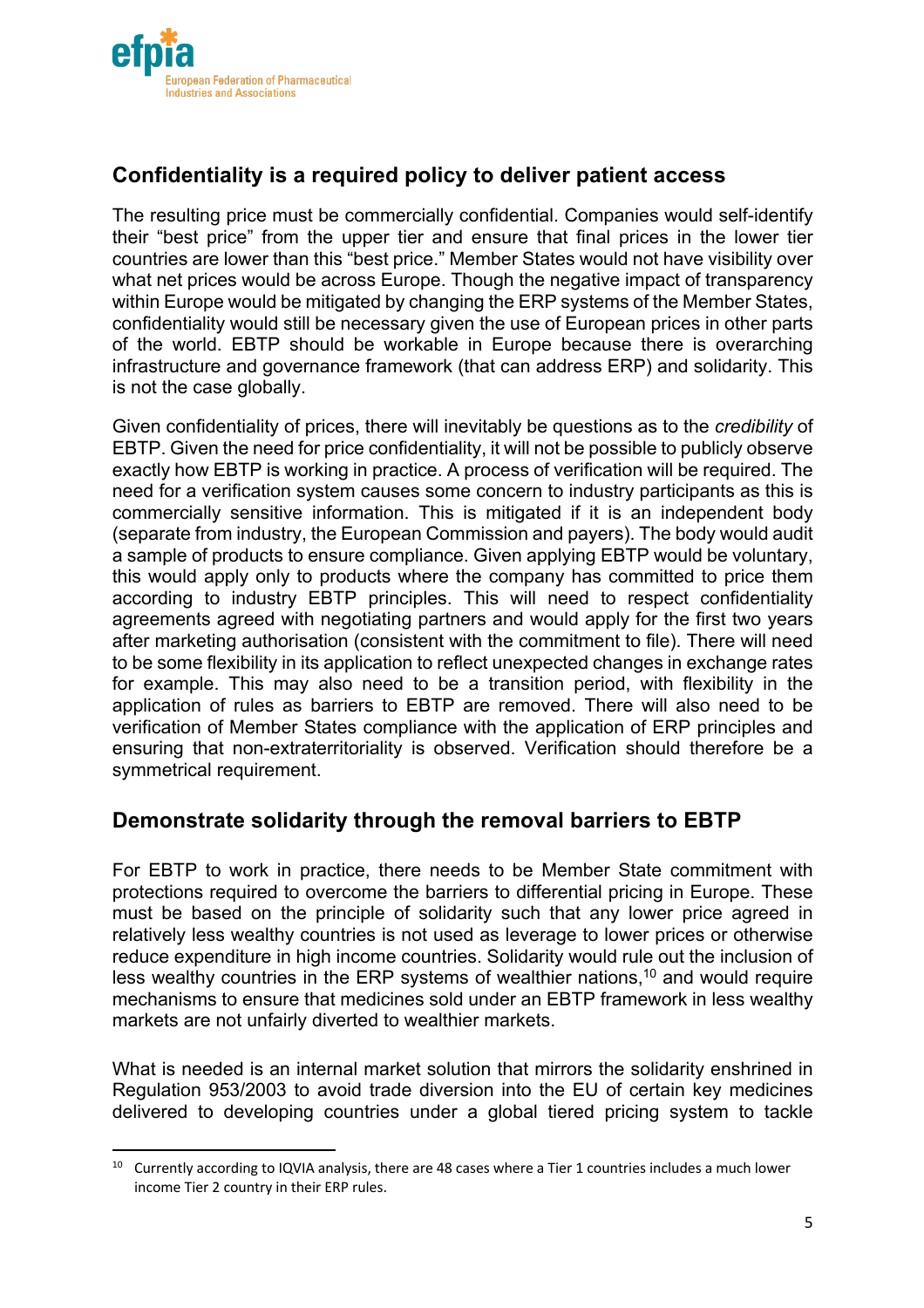

HIV/AIDs and other diseases. There are a number of potential solutions available that are compliant with the competition rules and that can be deployed over time as confidence is built amongst all stakeholders to ensure that the system is workable.

A political commitment that EU Member States will adhere to the principle of solidarity and commit to good practices in ERP, including a binding commitment from Tier 1 countries not to refer to EBTP prices in Tier 2 countries would be a necessary first step. There needs to be a commitment from both Tier 1 and Tier 2 countries to adhere to non-extraterritoriality for products where EBTP is applied. In order to address diversion undermining EBTP:

- In the short-term, contractual solutions can help ensure that EBTP agreed volumes are dispensed for use within the Tier 2 Member State in question. Member States have the ability to ensure that EBTP products are dispensed to patients in their territories pursuant to any such arrangements via the European Medicines Verification System.<sup>11</sup>
- As soon as possible a legislative solution would provide a more solid basis to promote a broader uptake of EBTP. This could be achieved through the application of the principle of non-extraterritoriality of national price controls (as reflected in Recommendation 6 of the G10 Medicines initiative, Recommendation 9.2 of the High Level Pharmaceutical Forum<sup>12</sup> and subsequent EU policy documents) and as implemented in Article 94.7 of Spain's Medicines Law.

In addition, EBTP should be part of a more holistic approach to address access barriers, including adjustment of local pricing and reimbursement timelines and value assessments to conform to the 180-day timeframe foreseen in the Transparency Directive. Current delays in Tier 2 countries would materially limit the effectiveness of EBTP framework. Participation by Member States would be voluntary for a particular medicine, matching that of companies, but a process would be required to ensure participation was meaningful and predictable.

Timelines will need to be agreed and the commitments from industry should be match the commitments required from other stakeholders

## **EBTP delivers for all stakeholders**

The initial testing undertaken by the industry has shown that EBTP delivers to **all stakeholders:**

<sup>&</sup>lt;sup>11</sup> Data stored in the National Medicines Verification Systems includes real time granular data regarding the number of packs supplied by manufacturers (including the number of packs dispensed in national pharmacies, number of packs exported (and/or imported), as well as stock levels in the supply chain. For further information see also 'A proposal for Using the Data Repositories for Shortages Monitoring', Bouvy & Rotaru, Frontiers in Medicine, January 2021

<sup>12</sup> https://op.europa.eu/en/publication-detail/-/publication/4fddf639-47cc-4f90-9964-142757d2515a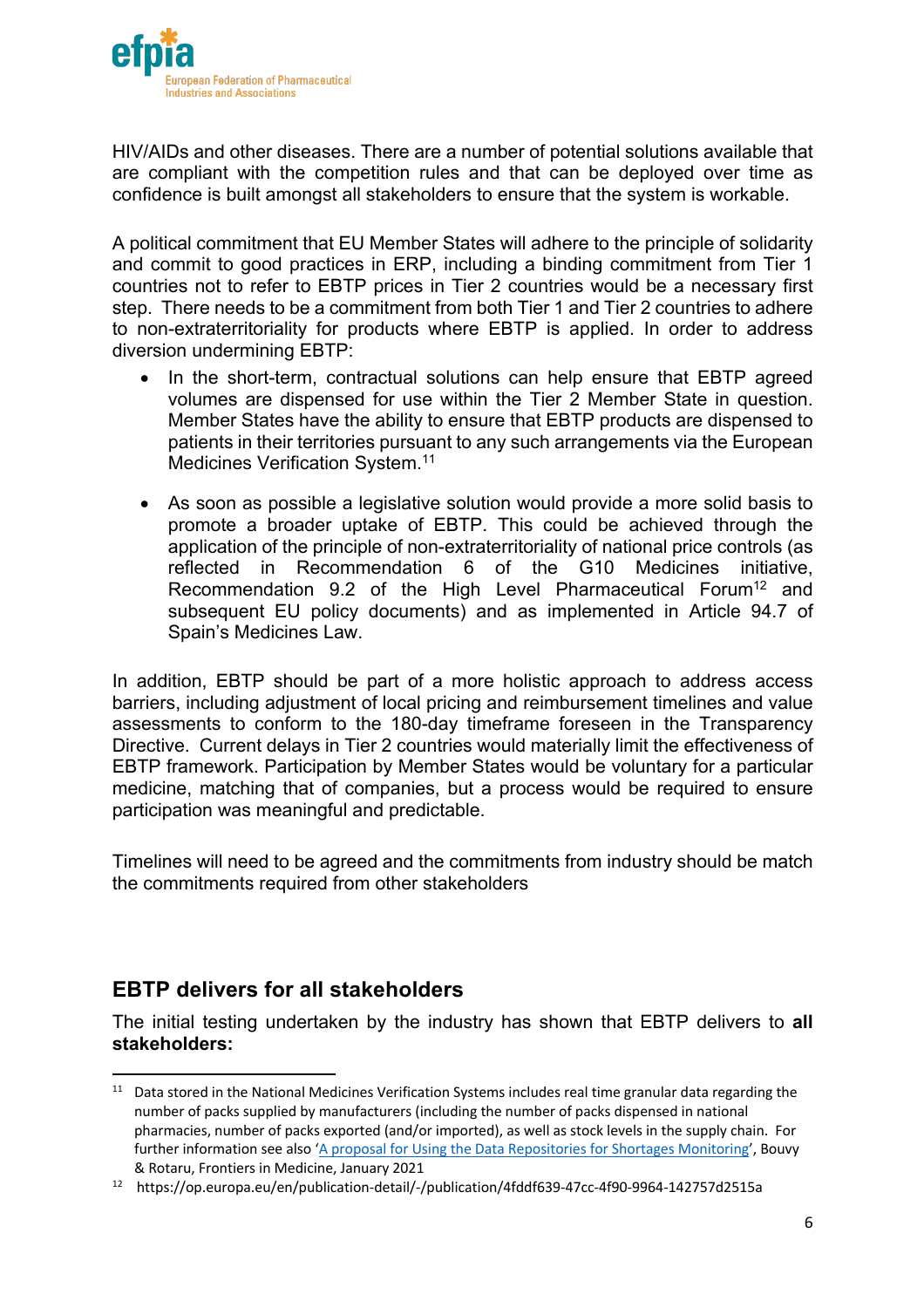

- **Patients:** The fundamental objective is to improve patient access to innovative medicines in less wealthy member states. Reduced delays mean patients across Europe can get faster access to life-saving medicines.
- **Member States:** Public payers across all Member States can be satisfied they are getting a price that reflects both the product's value and a country's ability to pay. This means less wealthy member states will have a guarantee that they will receive lower prices relative to richer member states and their patients get access to medicines more quickly.
- **European Commission and European Parliament:** Reducing access delays in less wealthy Member States is consistent with the European Commission's objective of reducing health inequalities across the EU and ensuring all member states have better access to healthcare and medicines.
- **Industry:** EBTP could be a positive proposal to address unavailability and delays. Faster access ultimately means industry is able to generate revenue from their products earlier. This earlier generation of revenue in less wealthy Member States can help compensate for the lower prices provided in these markets.

The EBTP conceptual framework outlined in the present discussion document relies upon reciprocity of commitments among stakeholders. **The proposed industry commitments laid out in this document would therefore be contingent on the implementation of corresponding commitments from other parties necessary for the EBTP framework to achieve the intended impact**.

March 2022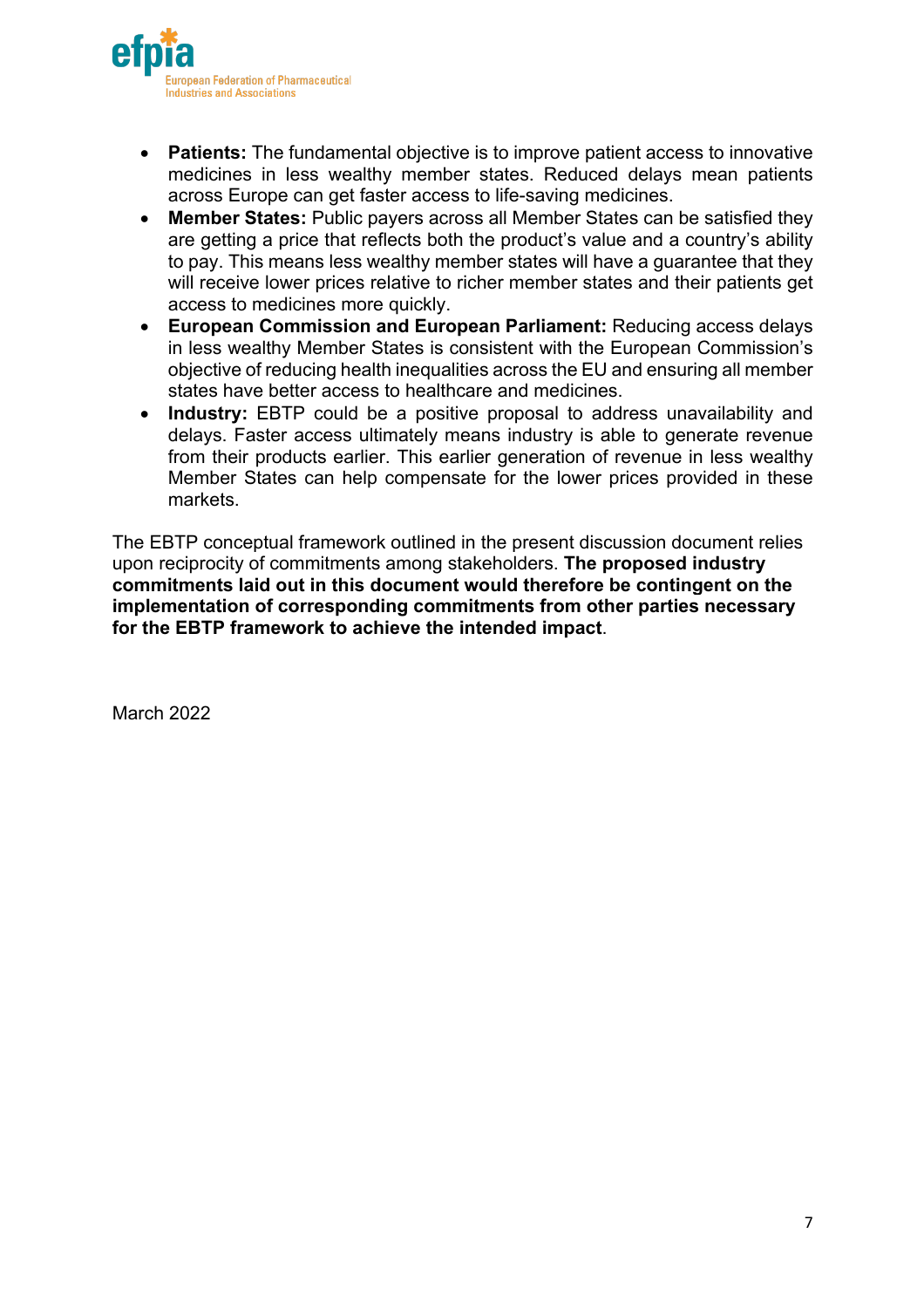

# **Appendix: How might EBTP work in practice**

#### **Approach to tiering**

A simple approach to tiering is necessary, and this should be determined by wealth and ability-to-pay only. Gross National Income (GNI) per capita PPP is an appropriate indicator as this ensures pricing reflects a country's ability to pay for treatment, while allowing for cost differences between countries. This is also a commonly used indicator; the European Commission largely uses GNI to determine Member State payments to the EU budget (where their contribution is determined by applying a percentage to each Member State's GNI). Figure 1 below illustrates what a two-tiered approach could look like:



**Figure 1: Approach to EBTP with two tiers based GNI per capita PPP**

*Note: \*Modified Gross National Income (GNI) is an indicator designed specifically to measure the size of the Irish economy by excluding Globalisation effects.*

#### **Pricing principles**

EBTP pricing principles that companies would need to follow to apply EBTP:

- Companies will need to agree to application of industry tiers and pricing approach
- The price in individual markets should be determined by negotiation.
- A sample of net prices across products should be provided to an independent audit process upon request, with justification for prices varying beyond the factors included EBTP.